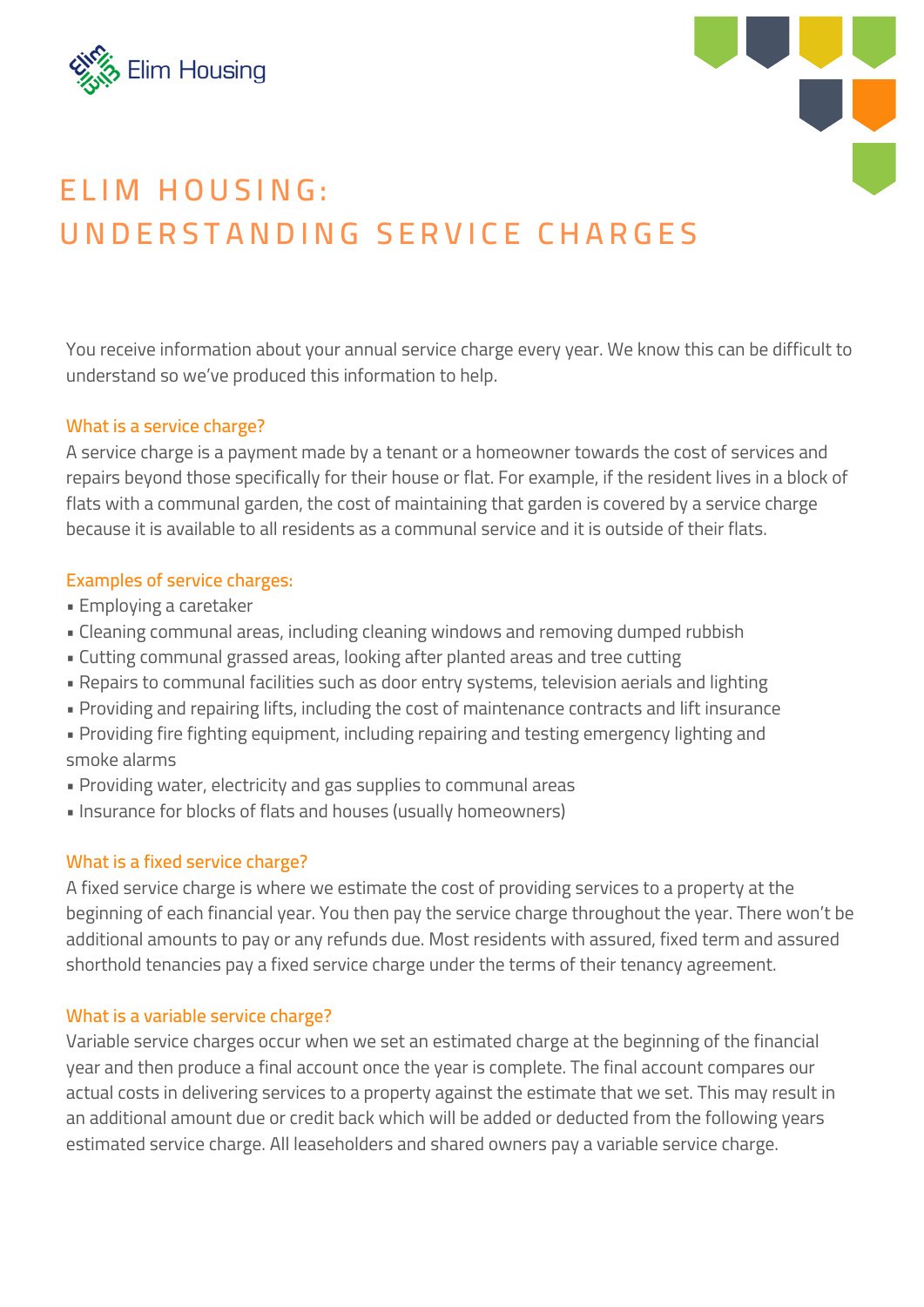



#### **Is the service charge separate from my rent?**

Yes, tenants pay their service charge in addition to their rent. The cost of responsive repairs to their own home and buildings insurance for the whole scheme are not included in their service charge but are included in the rental charge.

#### **What should I do if I am not satisfied with the level of service provided by a contractor?**

This should be reported to your Housing Officer at the time the service is provided, so we can work with you and the contractor to resolve the issue.

#### **Ways to pay:**

- Direct Debit
- Debit or Credit card over the phone (during office hours)
- Cash or Debit card at a Paypoint outlet

| <b>SERVICE CHARGE - 33 Alfred Street</b>                                                        | 2017/18                        |                                    |                                    |       |
|-------------------------------------------------------------------------------------------------|--------------------------------|------------------------------------|------------------------------------|-------|
| <b>SERVICE ITEM</b>                                                                             | <b>ANNUAL</b><br><b>CHARGE</b> | <b>PER UNIT</b><br><b>PER WEEK</b> | Unity<br>Columns ar<br>he terrary) | notes |
| Tenants internet cost                                                                           |                                |                                    | 2                                  |       |
| Lift Repairs and Servicing                                                                      | Δ                              |                                    | 2                                  |       |
| Payphone                                                                                        | $\blacksquare$                 |                                    |                                    |       |
| Pest control                                                                                    | ۰                              |                                    | $\frac{2}{2}$                      |       |
| Refuse disposal                                                                                 | ٠                              |                                    | 2                                  |       |
| Security costs                                                                                  | ×.                             |                                    |                                    |       |
| Staff costs in providing eligible services                                                      | -                              |                                    | $\frac{2}{2}$                      |       |
| Statutory safety testing                                                                        | $\overline{a}$                 |                                    | 2                                  |       |
| Warden call servicing                                                                           | ×.                             |                                    | 2                                  |       |
| Water rates (communal)                                                                          | -                              |                                    | 2                                  |       |
| * Water rates (personal)                                                                        | $\blacksquare$                 |                                    | 2                                  |       |
| Communal Window Cleaning                                                                        | ٠                              |                                    | 2                                  |       |
| <b>SUB-TOTAL</b>                                                                                | 3                              | ٠                                  |                                    |       |
| Provision of service equipment                                                                  |                                |                                    |                                    |       |
| Provision of service equipment for building elements and s                                      | $\overline{a}$                 |                                    | 2                                  |       |
| ["includes plant, CCTV and door entry, fire fighting                                            |                                |                                    |                                    |       |
| & detection equipment, & fire slarm, furniture                                                  |                                |                                    |                                    |       |
| cookers and fridges & laundry equipment where applicable)                                       |                                |                                    |                                    |       |
| Insurance                                                                                       | ٠                              |                                    | $\overline{2}$                     |       |
| ("includes employers liability & third party)                                                   |                                |                                    |                                    |       |
| <b>Total charges before Admin charges</b>                                                       | 6                              | ٠                                  |                                    |       |
| Admin @ 15%                                                                                     |                                | $\alpha$                           |                                    |       |
| <b>TOTAL</b>                                                                                    |                                | w                                  |                                    |       |
| <b>CHARGE PER UNIT PER WEEK</b>                                                                 |                                | 5<br>$\overline{a}$                |                                    |       |
| All eligible for housing benefit except those marked with *<br>Non-eligible for housing benefit |                                | ٠<br>٠                             |                                    |       |